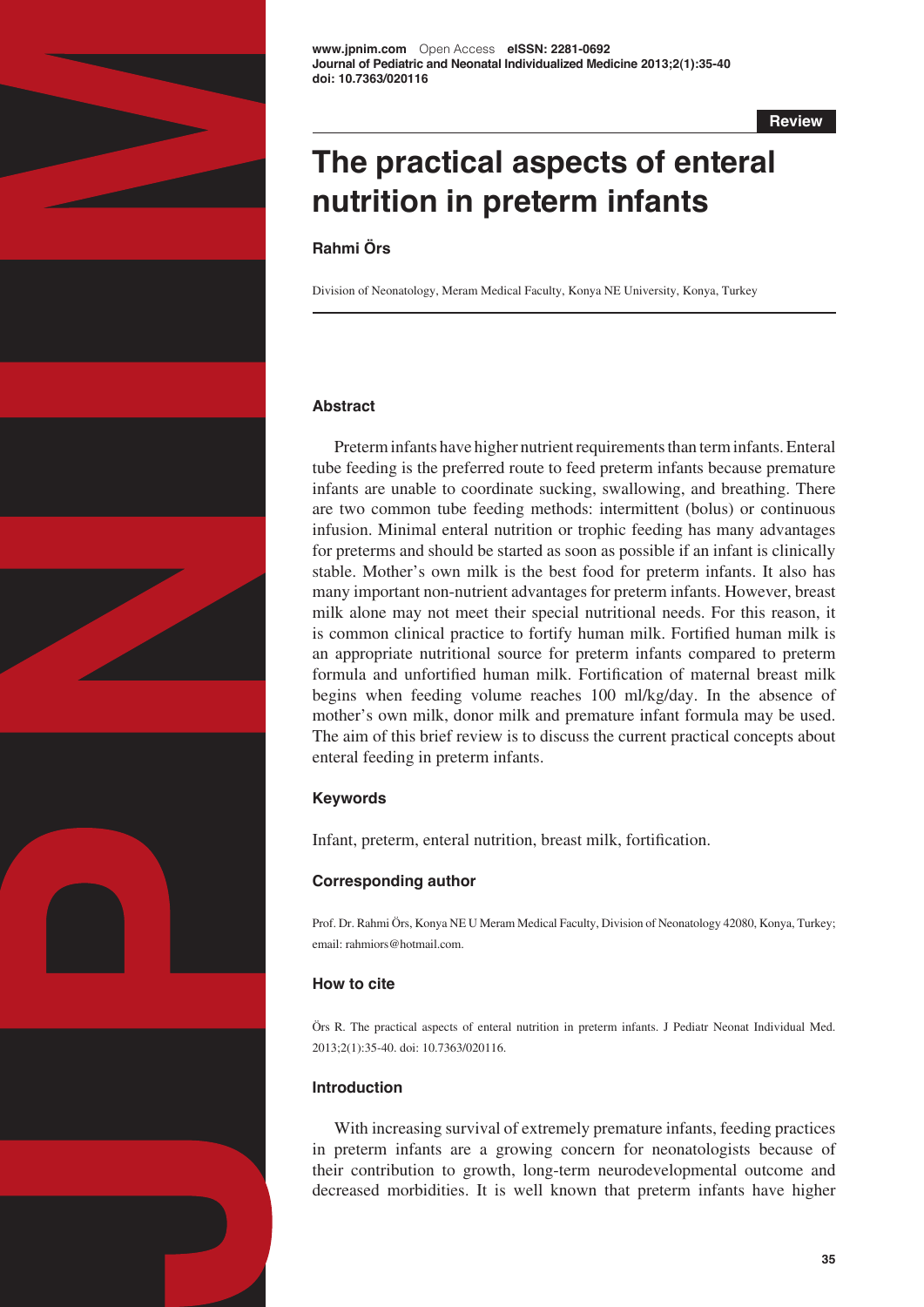nutritional needs compared to term-born infants due to their accelerated growth rate and different metabolic situation.

In the 1960s and 1970s, the use of tube feeding allowed full enteral nutrition in preterm infants. However, because of very rapid advancement of feeding by this route, the number of very preterm infants who developed necrotizing enterocolitis (NEC) with enteral feedings increased. In the 1970s and 1980s feedings were routinely withheld for long periods (weeks) in order to prevent NEC. In the late 1980s it was seen that withholding of feedings did not prevent NEC but led to gut atrophy, with all its own problems. Early ("trophic") feedings were subsequently shown to be safe, i.e., without any increase in NEC.

The aim of this brief review is to discuss the current practical concepts about enteral feeding in preterm infants.

### **Minimal enteral nutrition**

Early initiation of minimal enteral nutrition (MEN) or trophic feeding is highly recommended as a supplement to parenteral nutrition in the NICU population as soon as possible [1]. The goal of MEN is to "prime" the gastrointestinal tract with very low volume feedings. MEN increases the serum levels of gut hormones, including gastrin and gastric inhibitory polypeptide, and promotes intestinal maturation. Furthermore, MEN decreases indirect and direct hyperbilirubinemia and the risk of late onset sepsis [1-5]. Early small feedings can result in decreased feeding intolerance and a shorter parenteral nutrition period, enhancement of the postprandial response, better weight gain and improved bone mineralization [6]. There is no well-established practice for MEN, but some studies suggest that physiologic benefits occur at volumes as low as less than 1 ml/kg/day [7]. The preterm infants may benefit from minimal enteral feeding starting very slowly at 0.5-1 ml/kg two or three times a day. If the preterm infant is ready to begin trophic feeds, colostrum may be administered in trophic feeds. Although the grade of recommendation is weak, current data supports that MEN should be initiated within the first 2 days of life and advanced by 30 ml/kg/day in infants ≥ 1,000 g [8]. Feeding volumes are gradually increased regardless of the gastric residuals or as gastric emptying improves [9]. In most preterm infants weighing less than 1,500 g, parenteral nutrition is necessary to meet energy and nutrient requirements while enteral feeds are introduced and progress together with MEN.

## **Methods of feeding**

Tube feeding is the preferred and safest route in enteral nutrition because premature infants are unable to coordinate sucking, swallowing, and breathing. The orogastric route is better than the nasogastric one despite findings that it is more prone to displacement and vagal stimulation because the nasogastric tube causes an increase in the airway resistance [9].

Tube feeding can be administered via continuous drip using a pump or via intermittent feedings, using gravity drip through a feeding tube. In the intermittent feeding method, prescribed volume is usually given over 10 to 20 minutes every 2 or 3 hours. Intermittent feeding is preferred to continuous feeding because it is more physiological [10]. According to a new Cochrane systematic review analysis including 7 trials, involving 511 very low birth weight (VLBW) infants randomised to bolus or continuous feeding, it was found that there is no difference in time to reach full enteral feeds between the two feeding methods [11]. To date, the conflicting results of the studies comparing continuous and intermittent bolus feeding make it difficult to formulate universal recommendations regarding the best tube feeding method for premature infants of less than 1,500 grams [12]. During any kind of tube feeding, possible potential problems are reflux and aspiration, gastric perforation, vagal stimulation and bradycardia, as well as nasal erosion or palatal groove [13].

Enteral feeding tubes for preterm infants may be placed in the stomach (gastric tube feeding) or the upper small bowel (transpyloric tube feeding). In a meta-analysis of nine studies comparing transpyloric with gastric tube feeding in preterm infants, it was found that there were no statistically significant differences in the incidence of other adverse events, including NEC, intestinal perforation, and aspiration pneumonia. The authors concluded that there was no benefit in the routine use of transpyloric feeding in preterm infants [14].

Intermittent bolus feeds may be administered using a syringe to gently push milk into the stomach or using a syringe attached to the tube and allowing drip in by gravity. In one small crossover study, Symon and Cunningham compared nasogastric feeding methods (push versus gravity) [15]. They reported a trend towards a higher respiratory rate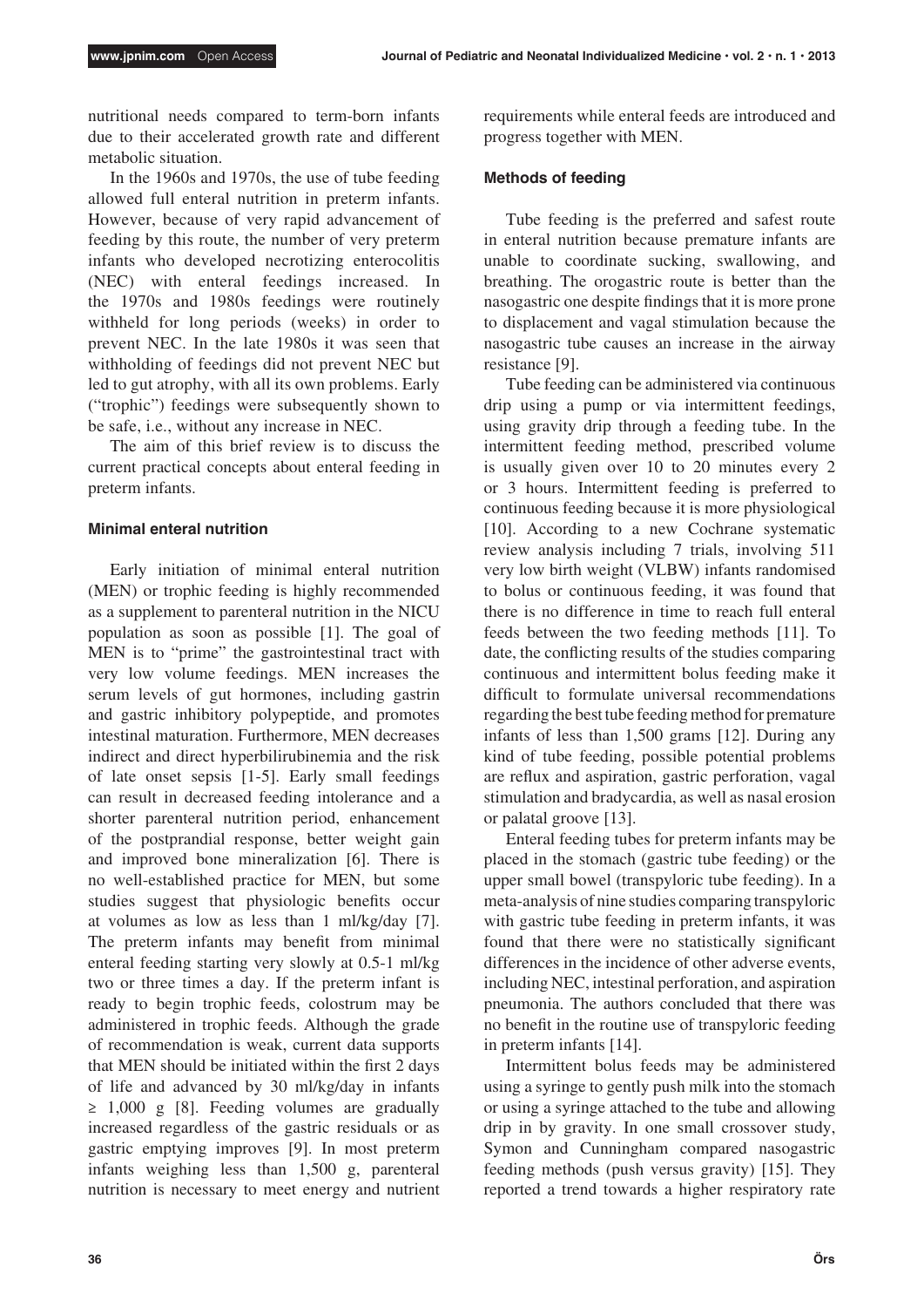following push feed. There was no statistical difference in the time taken to give the feeds regardless of the method used. The review concluded that there is insufficient evidence to recommend one of these methods [16].

Continuous feeds may be useful in infants who have not tolerated bolus feedings. However, the use of the continuous feeding method reduces fat delivery to the infant compared with intermittent bolus methods [17]. If the clinical condition mandates continuous feeding, three strategies will arrange fat delivery [18]. First, the syringe should be oriented with tip upright and be delivered first. Second, the feeding tube should be shortened, thus preventing loss of fat on tubing surfaces. Third, the syringe should be emptied completely at end of the infusion. This practice will prevent the loss of fat [18].

During enteral feeding, the use of an umbilical catheter does not increase the risk of NEC [19-21].

In a prospective, randomized clinical trial, Davey et al. have shown that premature infants in stable condition who were fed with an umbilical artery catheter (UAC) in place did not have an increased incidence of feeding problems compared with infants who received enteral feedings until 24 hours after removal of UACs [19].

#### **Preterm human milk**

Milk produced by mothers of preterm infants is qualitatively and quantitatively different from that of mothers who give birth at term. These differences are more evident in the early stages of lactation and tend to decrease after some weeks [22]. Neither preterm milk nor preterm formula adequately meet the requirements for premature infants. Maternal breast milk may lack some nutrients including protein, calcium, phosphorus, iron, and vitamins [23]. However, because of the many important non-nutrient advantages (anti-infective properties, positive modulation of the immune response, protective effect against NEC, enhancement of neurodevelopmental outcome, etc.), breast milk is the preferred source rather than bovine-based products or formula for feeding preterm infants [24]. The mother of the preterm infant should be encouraged to start expressing breast milk immediately after delivery. When mother's own milk is unavailable, donor human milk or preterm formula may be used in preterms after the first few hours of parenteral nutrition. Studies show that feeding preterm infants pasteurized donor human milk also reduces the risk of developing NEC when

compared with feeding infant formula [25, 26]. But donor human milk's composition is similar to the nutrient content found in mature milk. A systematic meta-analysis of donor human milk studies found slower growth and smaller increments in length and skinfold thickness in the premature infants fed pasteurized donor milk compared with formula [27]. Also, storage and processing of mother's own milk and donor milk changes some of the immunologic and nutritional properties [28]. However, mother's milk may be stored at refrigerator temperature of 4°C for 96 hours without compromising its overall integrity, including bacterial colony counts, white blood cell counts, osmolality, pH and concentrations of sIgA, lactoferrin, protein, total fat, and free fatty acids [29]. Recently, it was shown that prolonged refrigeration did not affect the fatty acid composition of breast milk, and preserved both its overall oxidative status and the activity of human milk lipolytic enzymes [30].

## **Preterm infant formula**

When human milk is not available, premature formulas will be the primary source of nutrition. Compared to regular term formulas, the premature formulas have higher whey protein, predominantly a higher content of medium chain triglycerides as the fat, more glucose polymers in addition to lactose, and a higher Ca and P content for better bone mineralization [31].

Preterm infants born at more than 34 weeks of gestation and > 2 kg may feed on standard term formula if human milk is not available. Nutrient enriched "discharge formula" is an alternative. These formulas include more energy and nutrient than standard formula and less than preterm formula. They may increase growth rates up to 18 months corrected age, but current evidence on "post-discharge formula" for preterm infants after hospital discharge is not enough to recommend it [32]. In preterm infants, feeding with preterm formula compared with donor breast milk results in a higher rate of short-term growth but also a higher risk of developing NEC. There are limited data on the comparison of feeding with formula milk versus fortified donor breast milk [26].

Monitoring for feeding intolerance is essential, including abdominal examination and daily circumference, gastric residuals, presence of vomiting or abnormal stooling [33]. Gastric residuals are accepted as markers of gastrointestinal immaturity. However, bloody residuals appear to be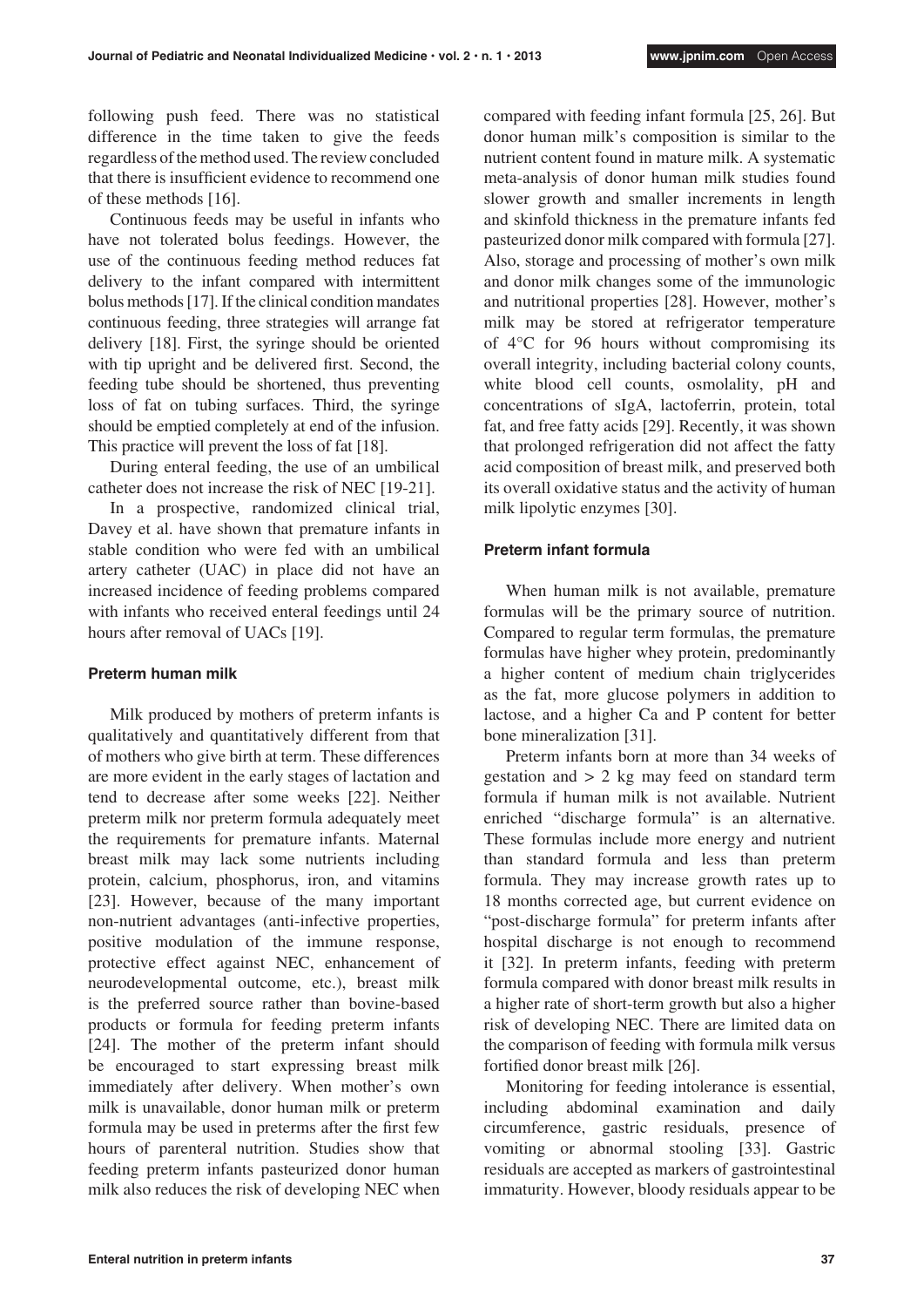the best predictors of NEC and should be taken into account if clinically suspected [34]. Gastric residuals should be recorded prior to the next feeding. Gastric residual volume should not exceed 25-50% of the volume fed. However, large gastric residuals without other signs of NEC should not be the indication to withhold feedings [1]. With abnormal gastric residual volume, the position of the feeding tube should be checked and the body position and medical condition of the infant controlled.

### **Fortification**

Unfortified human milk does not provide sufficient quantities of nutrients such as protein, calcium, phosphorus, iron and vitamins as well as other nutrients needed for rapid growth and normal development of the preterm infant [35]. For mother's own milk or banked donor milk, nutrient fortification is necessary. It is common clinical practice to fortify human milk with multicomponent products to compensate for the lack of calories, proteins, minerals and vitamins. Human milk fortifier is indicated in preterm infants less than 31 gestational weeks of age and/or birth weight less than 1,500 g. Use of fortifiers is not recommended prior to one week of age. Once an infant has tolerated breast milk for longer than 1 week, or reached 100 ml/kg/day, the use of fortifiers is continued until infant weight reaches 2 kg [36]. The commonly used human milk fortifiers are powdered products that are different from liquid fortifiers in that they do not further dilute maternal milk when added. Powdered human milk fortifiers have some advantages compared to the liquid fortifiers. Powdered fortifiers have higher protein, calcium, phosphorous, and zinc contents compared to the liquid form.

The optimal method for human milk fortification is still undefined [35]. Fortification can be made in three different forms [36]: standard, which is the most common used method in neonatal intensive care units (adding fixed concentrations of fortifier to maternal milk), tailored (based on milk analysis; extra protein is added to human milk according to weekly determinations of milk protein content to achieve target protein intakes at all times) [36] and adjustable (adjusting the fortification according to blood urea nitrogen [BUN] values of the preterm infant) [37, 38]. Tailored fortification appears to be the most convenient method currently available; cost and the need to analyse milk samples are limitations of this method [36].

As concerns multinutrient fortification of human breast milk, the limited available data from only one small study (39 infants participated) [39] suggest that after hospital discharge feeding preterm infants with multinutrient fortified breast milk compared with unfortified breast milk increases growth rates during infancy [40]. If the preterm infants are receiving 150 ml/kg/day of preterm formula or fortified breast milk, there is no need of vitamin supplements.

#### **Clinical monitoring of nutrition**

For optimal early nutrition in preterm infants, the goal is to achieve a growth rate similar to that of fetuses of the same gestational age. The rate of weight gain that must be achieved is 15-20 g/kg/day which is the equivalent to the rate of intrauterine fetal growth during the third trimester. But the reality is that premature infants are often unable to attain this rate due to the immaturity of the gut and mother's breast milk is not sufficient. In a large prospective study involving 1,660 preterms born between 24 and 29 weeks of gestation with birth weight  $< 1,500$  g, it was found that most infants had not achieved the median birth weight of the reference fetus at the same postmenstrual age at hospital discharge [41].

In addition to weight-assessment, adequate growth is monitored by serial measurements of routine parameters: length and occipitofrontal circumference during follow up management of preterms must increase by  $0.5$ -0.8 (~1) cm/week and  $0.8-1.1$  ( $\sim$ 1) cm/week, respectively [26, 41-44]. Growth parameters are charted on specific growth curves for premature infants [37]. Achieving these goals requires 120 cal/kg/day enterally. The energy requirements may increase in some medical problems. As an example, infants with bronchopulmonary dysplasia (BPD) may require higher caloric intake (130-150 cal/kg/day) because of increased work of breathing [45, 46].

The preterm infant's nutritional evaluation includes weight, fluid and nutrient intake daily, length and head circumference weekly and biochemical markers such as Hb, Hct, BUN, Ca and P biweekly [47].

There is no conclusive evidence about most aspects of feeding practices. According to a recent international survey, feeding practices show marked variations in neonatal intensive care units in different countries [48]. These variations are not largely based on evidence. There is limited evidence on current feeding practices. Further large studies are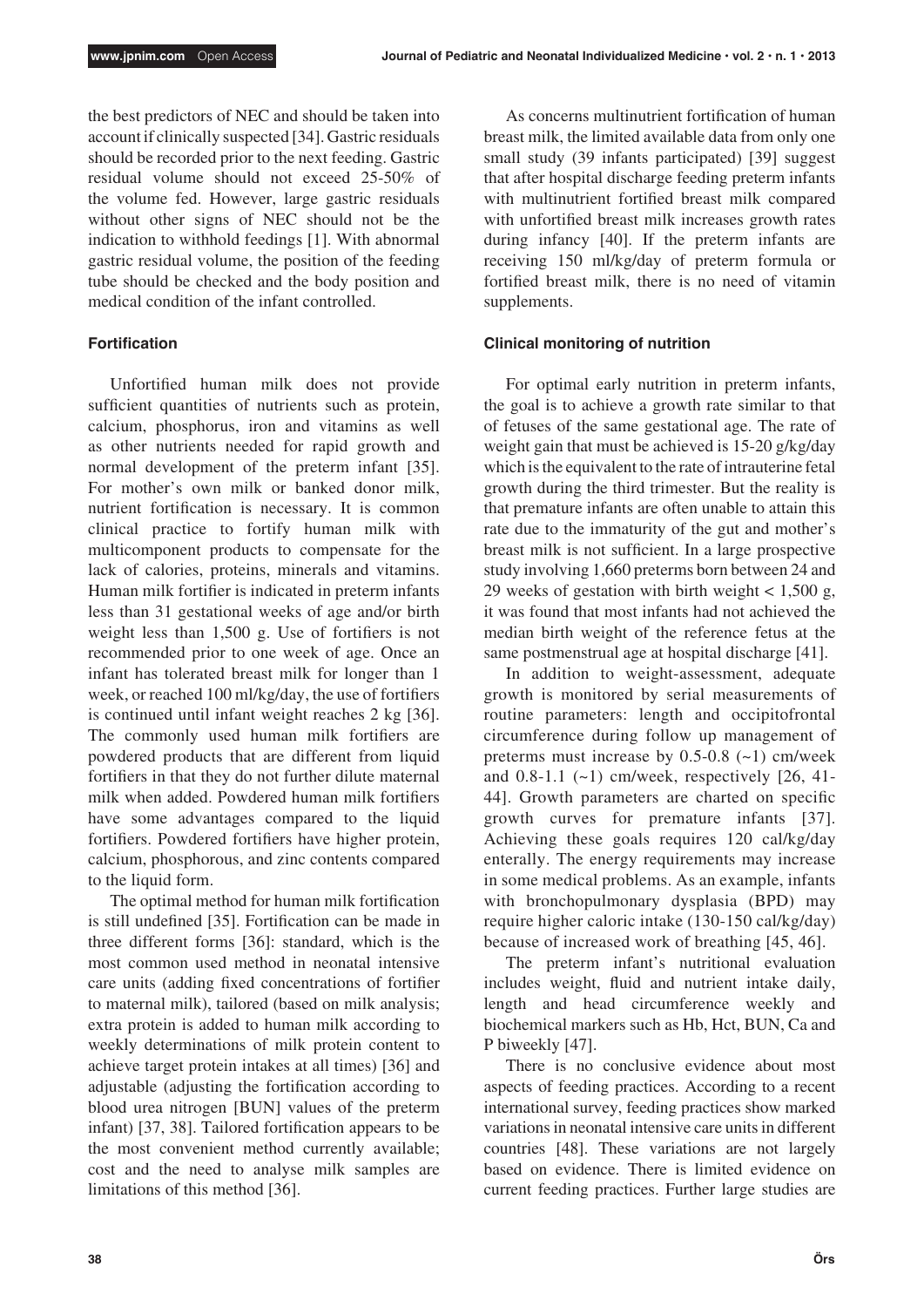needed to find optimal enteral feeding in our current enteral feeding practices (route, feeding methods, fortification methods, etc.) for preterm infants.

### **Declaration of interest**

The Author declares that there is no conflict of interest.

#### **References**

- 1. Ziegler EE. Meeting the nutritional needs of low birth weight infant. Ann Nutr Metab. 2011;58(Suppl 1): 8-18.
- 2. Berseth CL. Effect of early feeding on maturation of the preterm infant's small intestine. J Pediatr. 1992;120:947-53.
- 3. Lucas A, Bloom SR, Aynsley-Green A. Gut hormones and 'minimal enteral feeding'. Acta Paediatr Scand. 1986;75:719-23.
- 4. Dunn L, Hulman S, Weiner J, Kliegman R. Beneficial effects of early hypocaloric enteral feeding on neonatal gastrointestinal function: preliminary report of a randomized trial. J Pediatr. 1988;112:622-9.
- 5. Terrin G, Passariello A, Canani RB, Manguso F, Paludetto R, Cascioli C. Minimal enteral feeding reduces the risk of sepsis in feed-intolerant very low birth weight newborns. Acta Paediatr. 2009;98(1):31-5.
- 6. Tyson JE, Kennedy KA Trophic feedings for parenterally fed infants. Cochrane Database Syst Rev. 2005;3:CD000504.
- 7. Thureen PJ. Early aggressive nutrition in the neonate. Pediatr Rev. 1999;20(9):e45-55.
- 8. Fallon EM, Nehra D, Potemkin AK, Gura KM, Simpser E, Compher C; American Society for Parenteral and Enteral Nutrition (A.S.P.E.N.) Board of Directors, Puder M. 1. A.S.P.E.N. clinical guidelines: nutrition support of neonatal patients at risk for necrotizing enterocolitis. J Parenter Enteral Nutr. 2012;36(5):506-23.
- 9. Ziegler EE, Carlson SJ. Early nutrition of very low birth weight infants. J Maternal Fetal Neonatal Med. 2009;22:191-7.
- 10. Maggio L, Costa S, Zecca C, Giordano L. Methods of enteral feeding in preterm infants. Early Hum Dev. 2012;88(Suppl 2):S31-3.
- 11. Premji SS, Chessell L. Continuous nasogastric milk feeding versus intermittent bolus milk feeding for premature infants less than 1500 grams. Cochrane Database Syst Rev. 2011;11:CD001819.
- 12. Schanler RJ, Shulman RJ, Lau C, Smith EO, Heitkemper MM. Feeding strategies for premature infants: randomized trial of gastrointestinal priming and tube-feeding method. Pediatrics. 1999;103:434-9.
- 13. Schutzman DL, Porat R, Salvador A, Janeczko M. Neonatal nutrition: a brief review. World J Pediatr. 2008;4(4):248-53.
- 14. Watson J, MacGuire W. Transpyloric versus gastric tube feeding for preterm infants. Cochrane Database Syst Rev. 2013;2:CD003487.
- 15. Symon A, Cunningham S. Nasogastric feeding methods in neonates. Nurs Times. 1994;90(35):56-60.
- 16. Dawson JA, Summan R, Badawi N, Foster JP. Push versus gravity for intermittent bolus gavage tube feeding of premature and low birth weight infants. Cochrane Database Syst Rev. 2012;11:CD005249.
- 17. Greer FR, McCormick A, Loker J. Changes in fat concentration of human milk during delivery by intermittent bolus and continuous mechanical pump infusion. J Pediatr. 1984;105: 745-9.
- 18. Heiman H, Schanler RJ. Benefits of maternal and donor human milk for premature infants. Early Hum Dev. 2006;82:781-7.
- 19. Davey AM, Wagner CL, Cox C, Kendig JW. Feeding premature infants while low umbilical artery catheters are in place: a prospective, randomized trial. J Pediatr. 1994;124:795-9.
- 20. Dunn L, Hulman S, Weiner J, Kliegman R. Beneficial effects of early hypocaloric enteral feeding on neonatal gastrointestinal function: preliminary report of a randomized trial. J Pediatr. 1988;112:622-9.
- 21. Schanler RJ, Shulman RJ, Lau C, Smith EO, Heitkemper MM. Feeding strategies for premature infants: randomized trial of gastrointestinal priming and tube-feeding method. Pediatrics. 1999;103:434-9.
- 22. Atkinson SA. Human milk feeding of the micropremie. Sem Perinatol. 2000;27:235-47.
- 23. Rigo J, Senterre J. Nutritional needs of premature infants: current issues. J Pediatr. 2006;149:S80-8.
- 24. Agostoni C, Buonocore G, Carnielli VP, De Curtis M, Darmaun D, Decsi T, Domellöf M, Embleton ND, Fusch C, Genzel-Boroviczeny O, Goulet O, Kalhan SC, Kolacek S, Koletzko B, Lapillonne A, Mihatsch W, Moreno L, Neu J, Poindexter B, Puntis J, Putet G, Rigo J, Riskin A, Salle B, Sauer P, Shamir R, Szajewska H, Thureen P, Turck D, van Goudoever JB, Ziegler EE. Enteral Nutrition Supply for Preterm Infants: Commentary From the European Society for Paediatric Gastroenterology, Hepatology and Nutrition Committee. (ESPGHAN). J Pediatr Gastroenterol Nutr. 2010;50:1-9.
- 25. Sullivan S, Schanler RJ, Kim JH, Patel AL, Trawöger R, Kiechl-Kohlendorfer U, Chan GM, Blanco CL, Abrams S, Cotten CM, Laroia N, Ehrenkranz RA, Dudell G, Cristofalo EA, Meier P, Lee ML, Rechtman DJ, Lucas A.. An exclusively human milk-based diet is associated with a lower rate of necrotizing enterocolitis than a diet of human milk and bovine milk-based products. J Pediatr. 2010;156(4):562-7, e1.
- 26. Quigley MA, Henderson G, Anthony MY, McGuire W. Formula milk versus donor breast milk for feeding preterm or low birth weight infants. Cochrane Database Syst Rev. 2007;(4):CD002971.
- 27. Boyd CA, Quigley MA, Brocklehurst P. Donor breast milk versus infant formula for preterm infants: a systematic review and meta-analysis. Arch Dis Child Fetal Neonatal Ed. 2007;92:F169-75.
- 28. Wagner J, Hanson C, Berry AA. Donor Human Milk for Premature Infants: A Review of Current Evidence. ICAN: Infant Child Adolesc Nutr. 2013;5:71-7.